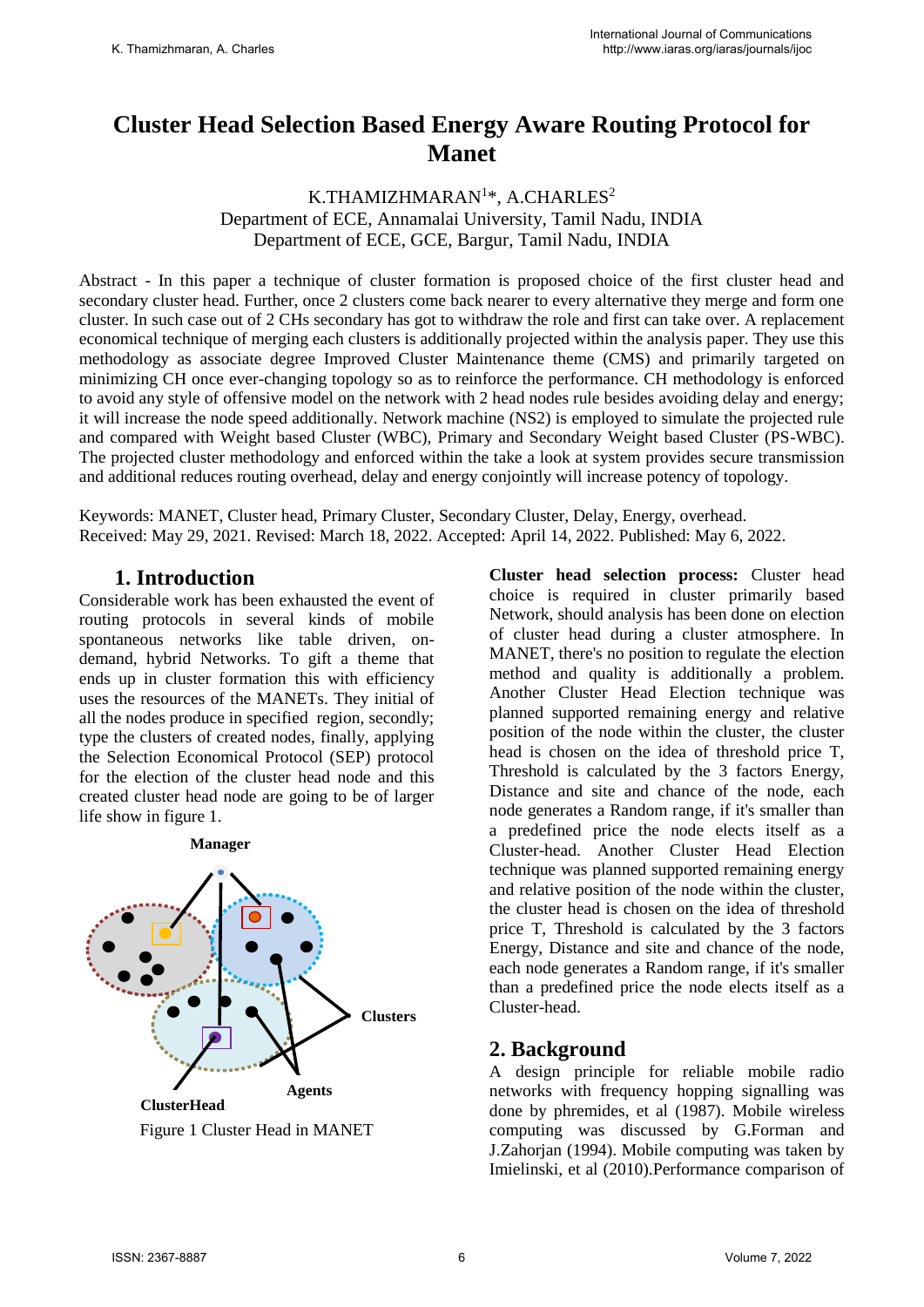routing protocol in MANET was analyzed by K.Prabu, et al (2012).A survey routing protocols in MANET was specified by Swati, et a l(2014).Multicluster mobile multimedia radio network was addressed by M.Gerla, et al (1995).Routing in clustered multihop, mobile wireless networks with fading channel was taken up for research by Chiang, et al (1997).Cluster based routing protocol functional specification was performed by M. Jiang, et al (1999). Cluster based routing protocol was found by Jiang, et al (1999).A weighted clustering algorithm for mobile ad-hoc networks was highlighted by Chatterjee, et al (2002).A survey of clustering schemes for mobile ad hoc networks was done by Jane Y.Yu, Peter H.J.Chong (2005).A simple clustering mechanism for OLSR Challenges in ad-hoc networking was discussed by Baccelli E (2006). A cluster-based OLSR extension to reduce control overhead in mobile Ad hoc networks was taken by Ros FJ, Ruiz PM (2007). An improved cluster maintenance scheme for mobile Ad hoc networks was analysed by Pathak, et al (2014).

## **3. Problem Definition**

Mobile nodes can elect, supported some QoS criteria, a delegated node that is termed a cluster head. during this work, we have a tendency to aim to outline a replacement cluster choice approach supported the energy and delay criterion that's one in every of the foremost necessary QoS parameters of a commercial ad hoc network so as to produce an extended network life, in addition on cut back energy consumption for spontaneous network, significantly in cluster and routing. The planned approach aims to reinforce the routing method and produces a little range of stable (higher residual energy) cluster heads. Within the literature, many cluster approaches were planned. They often take issue on the used cluster head choice criterion. In our proposal, we have a tendency to gift a 2 cluster approach primary and secondary that elects a reduced and cheap range of cluster heads that have a high residual energy. This could prolong the life of the complete network and enhance the routing method. This 2 cluster technique provides higher performance compared to the present routing protocols and additionally reduces routing delay and routing overhead energy between intermediate nodes.

## **4. Proposed Concept**

Algorithm description: energy aware Wight based Cluster (WBC) bunch in MANETs is outlined as a virtual partitioning of mobile nodes into totally different network teams. These teams square measure designed with relevance their concerning every other's. Clusters during a MANET is categorised as overlapping clusters or nonoverlapping clusters. They need primarily based our work on the energy based primary and secondary model planned by NS2 live Energy consumption of every node. The residual energy is used as a metric to optimize the quantity of cluster heads and to maximise the network time period. At the start of every simulation, the node energy is about to the initial energy that is then decremented once causing or receiving packets.

### **PRIMARY AND SECONDARY CLUSTER HEADS SELECTION FORMATION:**

{ Received node\_info from all its neighbour First max weight primary  $=$  max (weight[node (id)]) and P-Chid=node (id) Second max\_weight secondary = max (weight [node (id)]) and  $S$ -Chid = node (id) IF CHid> 1 Then IF CH $id = 1$  Then  $CHid = \text{Lagest Value ID}$ SEND "Construct CH\_advertisement message and broadcast" END IF } CLUSTER CH\_PRIMARY and SECONDRY NODES (higher forward capacity) { Old\_P-CH Received Hello from New\_S-CH Delay timer =delay period Max\_limt=Tran\_Range/2\*node speed Request interval  $=$  transmission time Delayed clusterhead change for delay timer. IF S-CH is in the same radio range P-CH WHILE delay\_time<=Max\_limt P-CH\_Priority\_factor=Max\_degree\_ch+Battery\_life P-CH\_Priority\_factorMax\_degree\_CH+Battery\_life IF S-CH\_Priority\_factor>P-CH\_Priority\_factor  $S$  CH=1  $P$  CH=0 Exit  $(0)$ ELSE delay\_time=delay\_time+hello\_interval END IF ENDWHILE IF Pch\_ID<=Sch\_ID S  $ch=1$  $P$  ch=0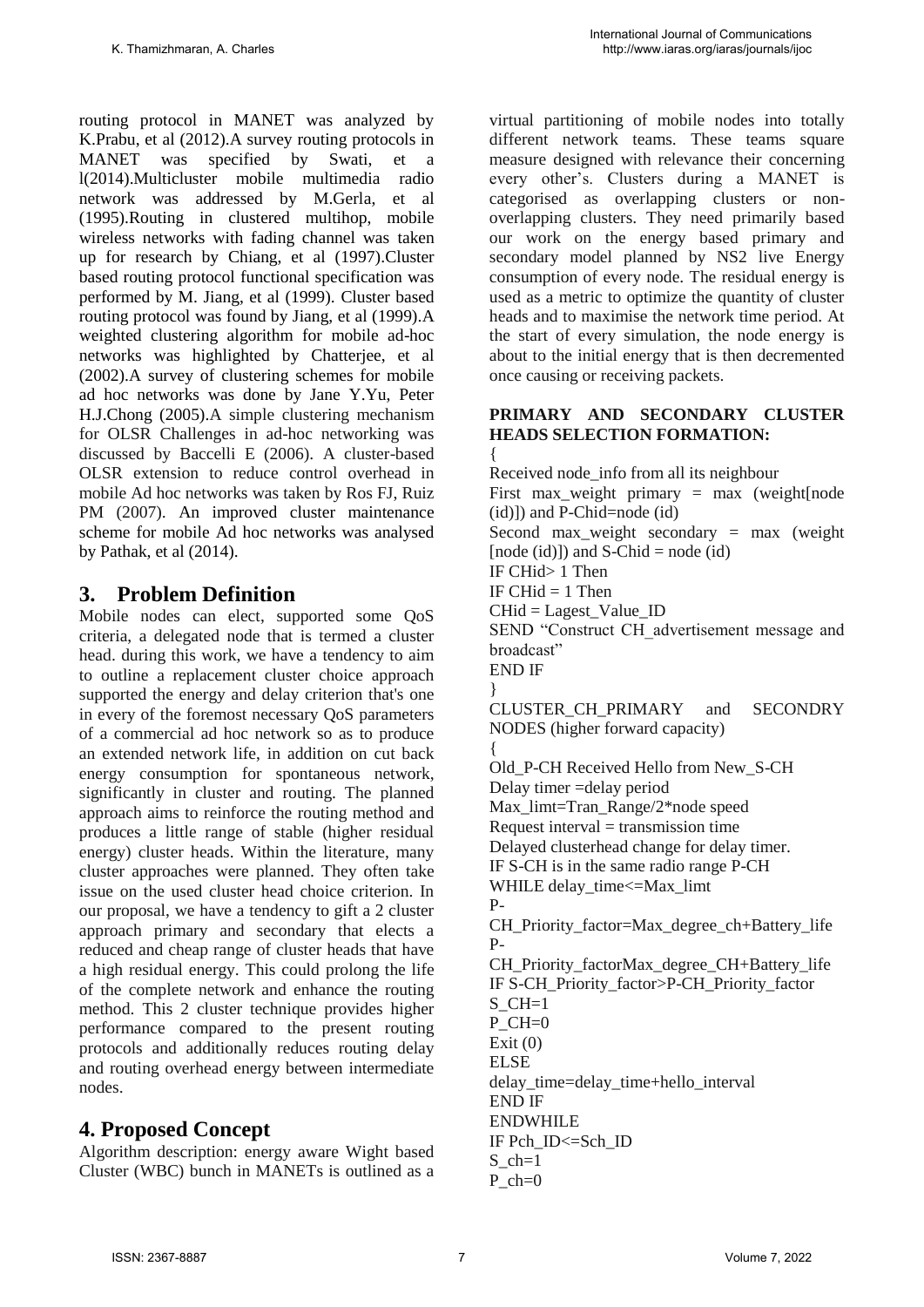Exit  $(0)$ END IF }

#### **ALGORITHM DESCRIPTION: ENERGY AWARE CLUSTERING**

Transmitted Energy eitxðΔtÞ ¼ P tx \_ txtime; ð1Þ (4.1) Receiving Energy eirxðΔtÞ ¼ P rcv \_ rcvtime; ð2Þ (4.2) Idle Energy eiidleðΔtÞ ¼ P idle \_ idletime; ð3Þ (4.3) eitotalðΔtÞ ¼ eitxðΔtÞ þ eirxðΔtÞ þ eiidleðΔtÞ; ð4Þ (4.4)

EiðtÞ ¼ Eiðt−ΔtÞ – eitotalðΔtÞ ð5Þ

Where

Tx-time Transmitting time for a packet,

 $(4.5)$ 

Rx-time Receiving time for a transmitted packet

Idle-time Time where a node is in the idle state

Ei(t ) Residual energy at a given time t

Ei (t−Δt ) Residual energy total at t-Δt

eitotal  $(\Delta t)$  total energy consumption during the interval[t−Δt ,t].

#### **Enery consumption modelseach node:**

Transmission power  $=$ P\_tx. Receiving power  $=$ P\_rcv. Idle power  $=$ P idle. P idle < P rcv< P tx ð6Þ  $(4.6)$ 

Election algorithmic program of cluster heads in a very clustered PS-WBC network, every node will be in one amongst 3 modes:

**Undecided:** once a node has simply arrived or it's simply left its cluster and has no neighbour in its neighbourhood, its standing isn't set however. There's no cluster heads or cluster member. It should anticipate the receipt of greeting messages.

**Cluster head:** The node changed greeting messages, and it's the very best worth of residual energy. It creates a cluster during which it had been appointed head of the cluster.

**Member:** The node has changed greeting messages; its residual energy is a smaller amount comparison to its neighbour nodes and is an element of the cluster members.

Thus, every node will discover network conditions favourable to vary its mode.

- If criteria one (Ei≥E) is true, the node moves from Undecided to cluster head mode.
- If criteria two  $(Ei< E)$  is true, the node moves from Undecided to Member.
- If the node *i* is within the Member mode (respectively in mode cluster heads) and it receives a greeting message with criteria one (respectively criteria 2), it moves in cluster heads mode (respectively moves in Member mode) as a result of its mode must modification.
- If the node i is in Member mode and it receives a greeting message with criteria two (respectively criteria 1), it remains in Member mode (respectively remains in mode cluster heads) as a result of its mode has not modified.

# **5. Results and Discussion**

In this work, the lowest forward capacity nodes are provided the ability to loss packets. This way, weakest nodes simply drop message and acknowledgement the packets that they receive and send back to secondary forward capacity node to reduce loss packets to their previous nodes whenever necessary. This is a common method for degrade network performance while still maintaining their reputation. The proposed approach PS-WBC is designed to tackle weaknesses oldest cluster based scheme.

**Table 1 Results of Parameter Values** 

| <b>Routing Overhead</b> |      |      |      |      |            |
|-------------------------|------|------|------|------|------------|
| <b>RO/NN</b>            | 20   | 40   | 60   | 80   | <b>100</b> |
| WBC                     | 0.20 | 0.33 | 0.39 | 0.48 | 0.57       |
| <b>PS-WBC</b>           | 0.16 | 0.27 | 0.35 | 0.41 | 0.43       |
| <b>Delay</b>            |      |      |      |      |            |
| <b>AD/NN</b>            | 20   | 40   | 60   | 80   | 100        |
| WBC                     | 0.52 | 0.47 | 0.41 | 0.33 | 0.24       |
| <b>PS-WBC</b>           | 0.44 | 0.39 | 0.31 | 0.24 | 0.17       |
| <b>Energy</b>           |      |      |      |      |            |
| <b>AE/NN</b>            | 20   | 40   | 60   | 80   | 100        |
| WBC                     | 0.14 | 0.19 | 0.24 | 0.29 | 0.34       |
| <b>PS-WBC</b>           | 0.07 | 0.12 | 0.17 | 0.22 | 0.27       |

**RO = Routing protocol, AD = Average delay, NC = Average Energy, Number of cluster, NN = Number of nodes, WBC = Weight based cluster,**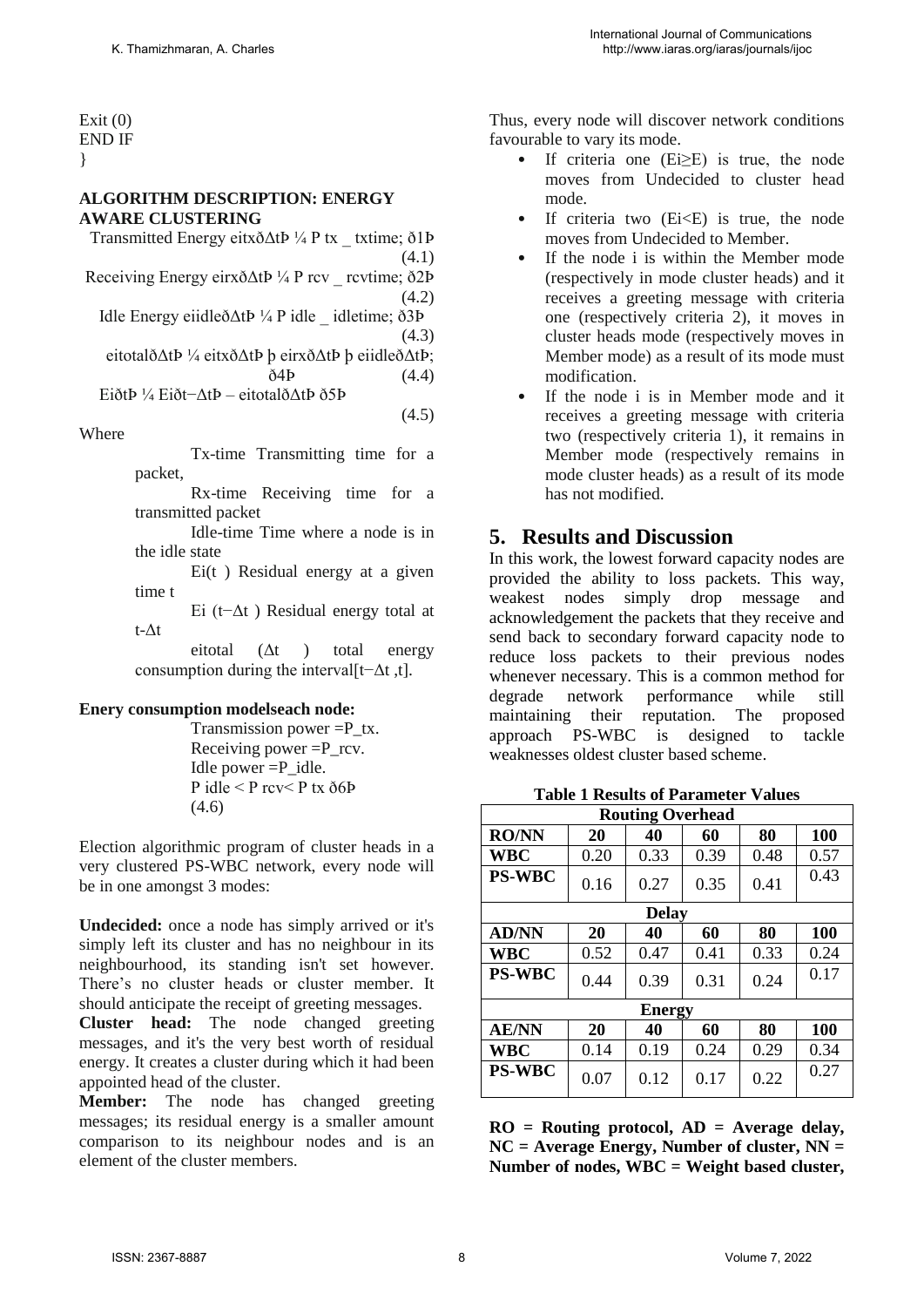#### **PS-WBC = Primary and secondary - weight based cluster**

The impact of packet drop on routing overhead is analysed using the two algorithms and the simulation results are shown in figure 2 and table 1.



**Figure 2 Routing overhead Vs Number of nodes** 

Simulation results reveal that the proposed algorithm reduces the routing overhead by 7% than WBC. If any of the primary cluster nodes is found to be busy, then the proposed algorithm is able to transmit through secondary cluster node using PS-WBC itself which reduces the overhead.

Figure 3 shows the graph of Average delay when the number of nodes is increased from 20 to 100.



**Figure 3 Average delay Vs Number of nodes** 

According to figure 3 and table 1, it is clear that in all, the proposed scheme PS-WBC surpassed the performance of WBC in minimising average delay by 8.4% when there are 20 to 100 nodes in the network. As the proposed algorithm finds two highest capability clusters in initial stage, it is possible to minimize the delay. Finally average energy is analysed using the two algorithms when the total number of nodes is varied from 20 to 100 and the simulation results are shown in figure 4 and table 1.



**Figure 4 Average energy Vs Number of nodes** 

Figure 4 and table 1 describe the decrease in energy obtained by the proposed PS-WBC when there are dynamic packet drops. PS-WBC algorithm reduces the average energy by 7% as the proposed algorithm is capable of finding unbreakable short route while transmitting and receiving packets.

### **6. Conclusion**

In this paper a new approach for cluster formation is proposed for routing in MANET. The proposed algorithm is a Primary and Secondary Weight Based Cluster (PS-WBC) approach that takes three parameters into account. The first parameter is the overhead degree that gives the idea of population of nodes in is around. The second parameter is the average delay requirement that gives the busyness of the node. The third parameter is the average energy decreased in increasing number of mobile nodes. Based on these three parameters a weight function is derived and weight is calculated. Cluster formation of the cluster and selection of the primary and secondary cluster head, the protocol considers the weight of every candidate for cluster head. This merging algorithm proposed here compels two cluster heads to weight for a certain time interval before assume and select single cluster. This PS-WBC provides better performance compared to the existing WBC routing protocol by decreasing average delay by 8.4% lowering routing overhead by 7% and reducing average energy by 7%.This approach reduces the chances of unnecessary cluster selection in case of passing by clusters. The algorithm of PS-WBC is simulated in ns-2 and compared with WBC protocol.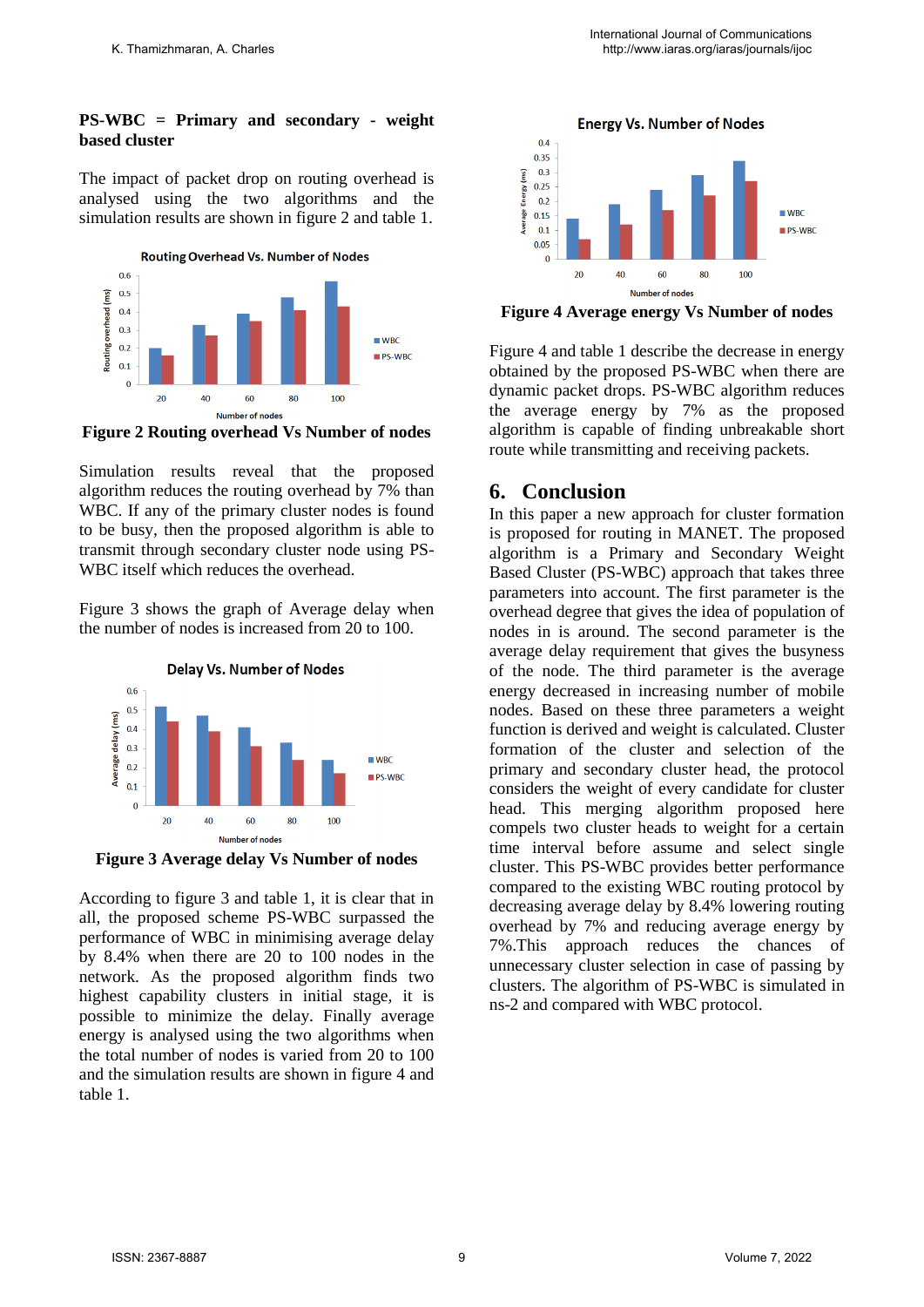# **Acknowledgment**

We would like to thank above researchers and respected internal expected reviewers who give their valuable review comments with suggestions for updating to improve quality of the paper. We would like to thank authorities of the estimated Annamalai University, Cuddalore, Tamilnadu, India and Government College of Engineering, Theni, Tamilnadu, India.

#### *References*

- [1] K.Thamizhmaran., M. Anitha and Alamelunachippan "Performance Analysis of On-demand Routing Protocol for MANET Using EA3ACK Algorithm", International Journal of Mobile Network Design and Innovation, Vol. 7, No. 2, pp. 88-100, 2017.
- [2] K. Thamizhmaran and M. Anitha "A Survey" of Routing Protocols in Mobile Ad hoc Network, International Journal of Applied Engineering Research, Vol. 10, No. 1, pp. 490-496, 2015.
- [3] Phremides, A., et al, "A design concept for reliable mobile radio networks with frequency hopping signalling", In Proc. of IEEE, Vol. 75, pp. 56–73, 1987.
- [4] K.Thamizhmaran., M. Anitha and Alamelunachippan "Performance Analysis of On-demand Routing Protocol for MANET Using EA3ACK Algorithm", International Journal of Mobile Network Design and Innovation, Vol. 7, No. 2, pp. 88-100, 2017.
- [5] Gautam, M. and Mahajan, A.R. "A secure and trust based on-demand multipath routing scheme for self-organized mobile ad hoc networks", Wireless Networks, Vol. 23, No. 8, pp. 2455-2472, 2017.
- [6] K.Thamizhmaran., M. Anitha and Alamelunachippan "Performance Analysis of Energy-Efficient Enhanced Adaptive 3- Acknowledgement (EE-EA3ACK) Using ECC in MANET" ARPN Journal of Engineering and Applied Sciences, Vol. 12, No. 9, pp. 2901-2912, 2017.
- [7] K.Thamizhmaran, M. Anitha and Alamelunachippan "Comparison and Parameter Adjustment of Topology Based (S-EA3ACK) for MANETs", International Journal of Control Theory and Application, Vol. 10, No. 30, pp. 423-436, 2017.
- [8] G.Forman and J.Zahorjan, "Mobile Wireless Computing", IEEE Spectrum, Vol.27, No.4, pp: 38-47, 1994.
- [9] Imielinski, et al, "Mobile Computing", Springer publications, Vo.76, No.12, pp: 1281-1293, 2010.
- [10] K. Thamizhmaran, M. Anitha and Alamelunachippan "Reduced End-To-End Delay for Manets using SHSP-EA3ACK Algorithm", I-Manager Journal on Communication Engineering and Systems, Vol. 7, No. 3, pp. 9-15, 2018.
- [11] Thamizhmaran K "Modified ABR (M-ABR) routing protocol with multi-cost parameters for effective communication in MANETs". IJARCS, Vol. 8, No. 1, pp. 288-291, 2017.
- [12] K.Prabu, et al, "Performance Comparison of Routing Protocol in MANET", IJARCSSE, Vol-2, Iss-9, pp: 388-392, 2012.
- [13] Swati, et.al, "A Survey Routing Protocols in MANET", IJCA, Vol.96, No.13, pp.7-12, 2014.
- [14] M.Gerla, et.al, "Multicluster Mobile Multimedia Radio Network", Wireless Networks, vol 1, pp.255-265, 1995.
- [15] Chiang, C. -C., et al, "Routing in clustered multihop mobile wireless networks with fading channel", In Proc. on IEEE SICON'97, pp. 1–5, 1997.
- [16] M. Jiang, et al, "Cluster Based Routing Protocol (CBRP) Functional Specification", Internet Draft, work in progress, 1999.
- [17] Jiang, M., Li, J., & Tay, Y. C "Cluster based routing protocol", IETF Draft, 1999.
- [18] M. Chatterjee, et.al, "A Weighted Clustering Algorithm for Mobile Ad Hoc Networks", Vol. 5, No. 2, pp. 193-204, 2002.
- [19] Jane Y. et al, "A Survey of clustering schemes for MANET", IEEE comm. and surveys, Vol.7, No.1, pp.32-47, 2005.
- [20] Baccelli E "OLSR trees: A simple clustering mechanism for OLSR", International Federation for Information Processing, vol. 197, pp. 265–274, 2006.
- [21] Ros FJ, Ruiz PM "Cluster-based OLSR extensions to reduce control overhead in mobile Ad hoc networks", In Proc. of the conference on WC&MC-ACM, New York, pp.202–207, 2007.
- [22] K.Thamizhmaran, "Comparative Study of Energy Efficient Routing Protocols in MANET", WSEAS Transaction, Vol. 21, 2022.
- [23] Pathak, S., et al, "An improved cluster maintenance scheme for MANET", In IEEE